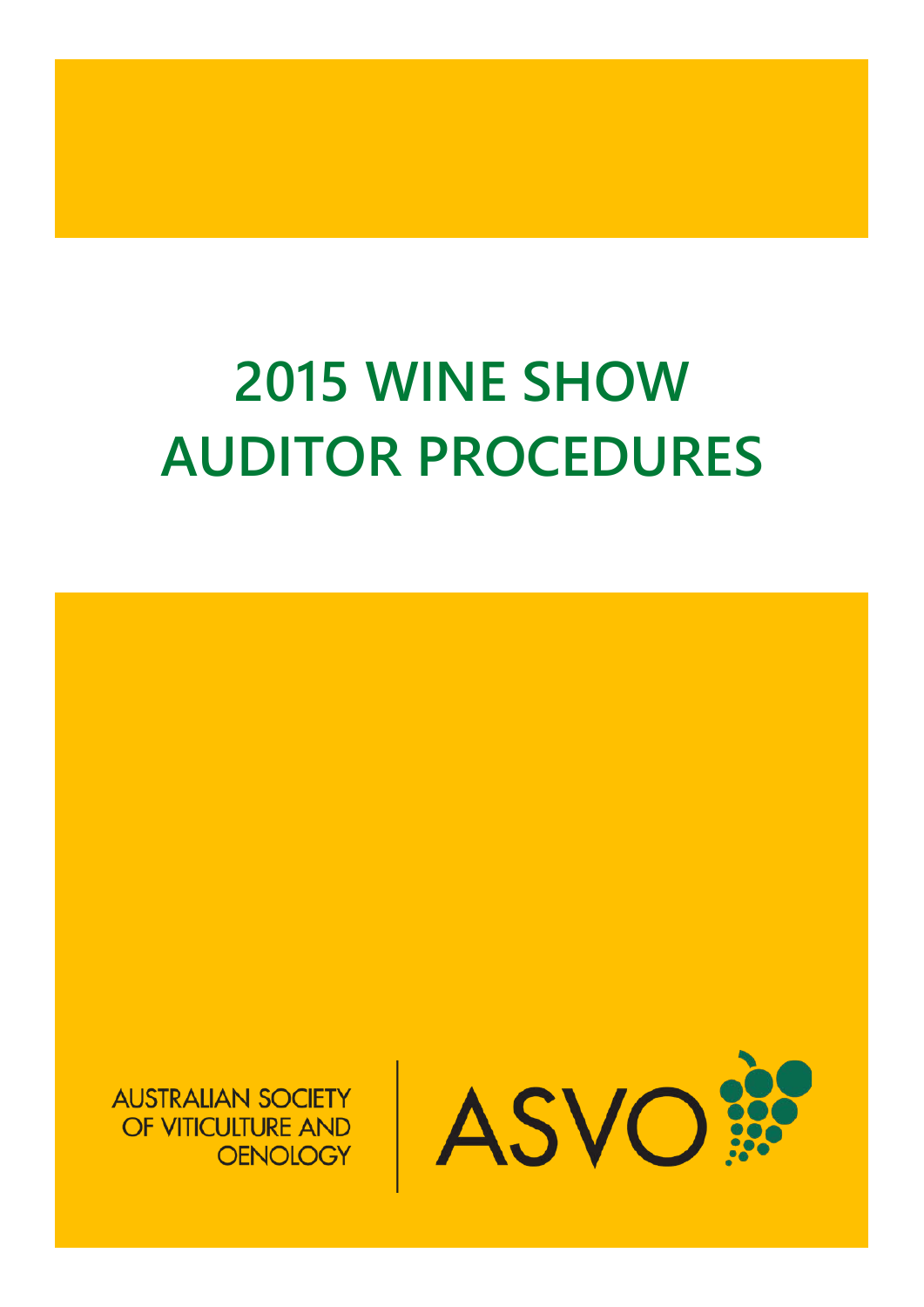**AUSTRALIAN SOCIETY** OF VITICULTURE AND **OENOLOGY** 



## 2015 Wine Show Auditor Procedures

#### **1 INTRODUCTION**

All national and most regional wine shows have formal audit procedures in their regulations to guarantee the integrity of exhibits and results. The aim of auditing is to discourage any breach of regulations by an exhibitor, whether through carelessness or deceit, and assure other exhibitors, wine trade, press and consumers that high standards are being maintained. However, these procedures vary in the way they operate.

#### **1.1 SELECTION OF AUDITORS**

The wine shows should appoint external or internal auditors who meet the following criteria.

- Knowledge of generic wine recording systems.
- Basic understanding of oenology and viticulture.
- Knowledge of relevant Acts.
- Good communication skills, both written and oral.
- Ability to maintain a co-operative, productive, positive attitude.
- Ability to operate largely unsupervised, and exercise a high level of discretion.
- Ability to take a firm approach to auditing.
- Auditors should have no conflict of interest.
- An auditor should not have wine entered in the show they are auditing.
- If an auditor is a consultant, board member, shareholder, etc. of an exhibiting winery, they should not audit those exhibitors.

#### **1.2 SELECTION OF EXHIBITORS TO BE AUDITED**

The choice of the exhibitors and entries to be audited will be made by the wine committee in conjunction with the chair of judges. Wine show committees should be aware of potential conflicts of interest if a committee member is also an exhibitor.

If an auditor has a conflict of interest, as an ex-employee or as a consultant to an exhibiting company, this should be declared to the committee of the wine show and the auditor should be prepared to be replaced by another for that audit if the show deems this desirable.

A notice of intention to audit should be made by telephone to a senior winemaker, production manager or other senior manager, outlining the reason for the audit and suggesting a time for the meeting. Auditors may be flexible in the amount of notice they give. The ASVO believes 24 hours' notice is sufficient, although notice has been as short as 1 hour. The call should request confirmation of the exact location of the facility where the relevant wine and associated records are stored and the person who will meet the auditor.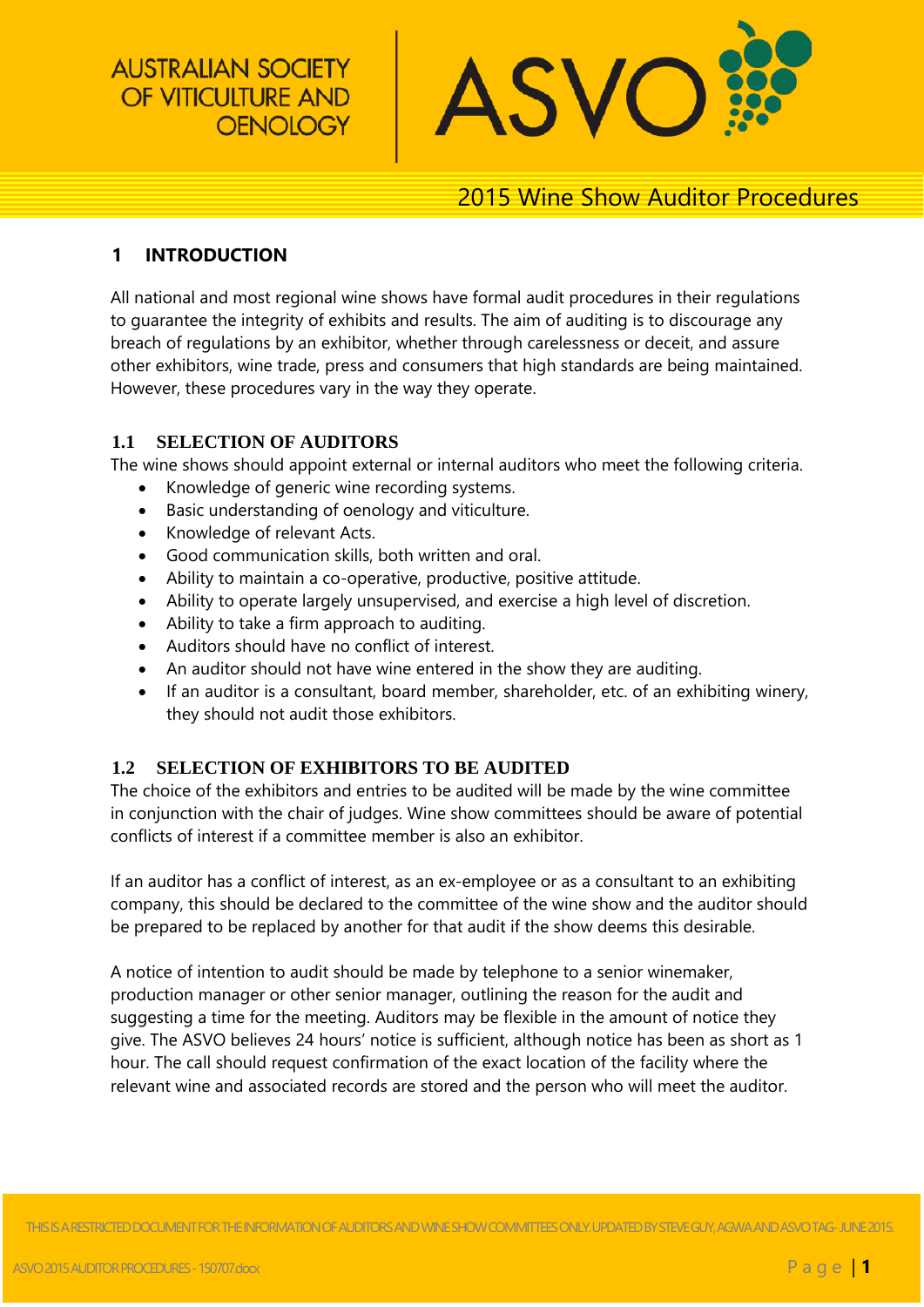**AUSTRALIAN SOCIETY** OF VITICULTURE AND **OENOLOGY** 



# 2015 Wine Show Auditor Procedures

#### **1.3 AUDIT PROCEDURE**

Upon arrival, the auditor should meet with the nominated company representative(s). The most senior person on-site, or their delegate, should also be given the opportunity to be present. The opening meeting should involve:

- Introduction of the auditor (consideration should be given to the ASVO issuing I.D. cards or a similar document)
- A brief discussion of the purpose and scope of the audit
	- o Stock (records and physical)
	- o LIP issues (to check the veracity of a varietal, regional or vintage claim)
	- o Tasting of bulk wines the auditor nominates if the exhibit is unfinished. This only applies to regional and Niche shows where unfinished wines may be exhibited.
	- o Collecting of samples for comparative tasting off-site
- Arrangements for the auditor to be escorted around the site (preferably by somebody with knowledge of the records relating to the wines in question)
- Health and safety briefing (hard hats, emergency evacuation procedures etc. if necessary)
- Agreement on a tentative time for the closing meeting

#### **1.4 THE AUDIT**

- Do not rely on verbal assurances. Examine and evaluate objective evidence and record the details. For example, record relevant cellar note numbers, the identification numbers and sizes of storage vessels, arrange for printed copies of electronic records, a count of packaged or cleanskin stock.
- Use all the available tools questioning, listening, observing.
- If you discover problems, communicate them to the company representative immediately. They may merely be the result of a misunderstanding that can be resolved quickly.

#### **1.5 CONDUCT**

- Learn as much as possible about the company prior to the audit.
- Control the audit. Sometimes overhelpful people can be hiding something and are merely trying to divert the auditor from a particular line of enquiry.
- Clarify any misinterpretation by the exhibitor of regulations.
- Observe good business practice and ethics.
- Obtain and record objective evidence.
- Do not discuss other matters. Focus on the audit only.
- Do not instruct, but offer guidance where appropriate.

THIS IS A RESTRICTED DOCUMENT FOR THE INFORMATION OF AUDITORS AND WINE SHOW COMMITTEES ONLY. UPDATED BY STEVE GUY, AGWA AND ASVO TAG-JUNE 2015.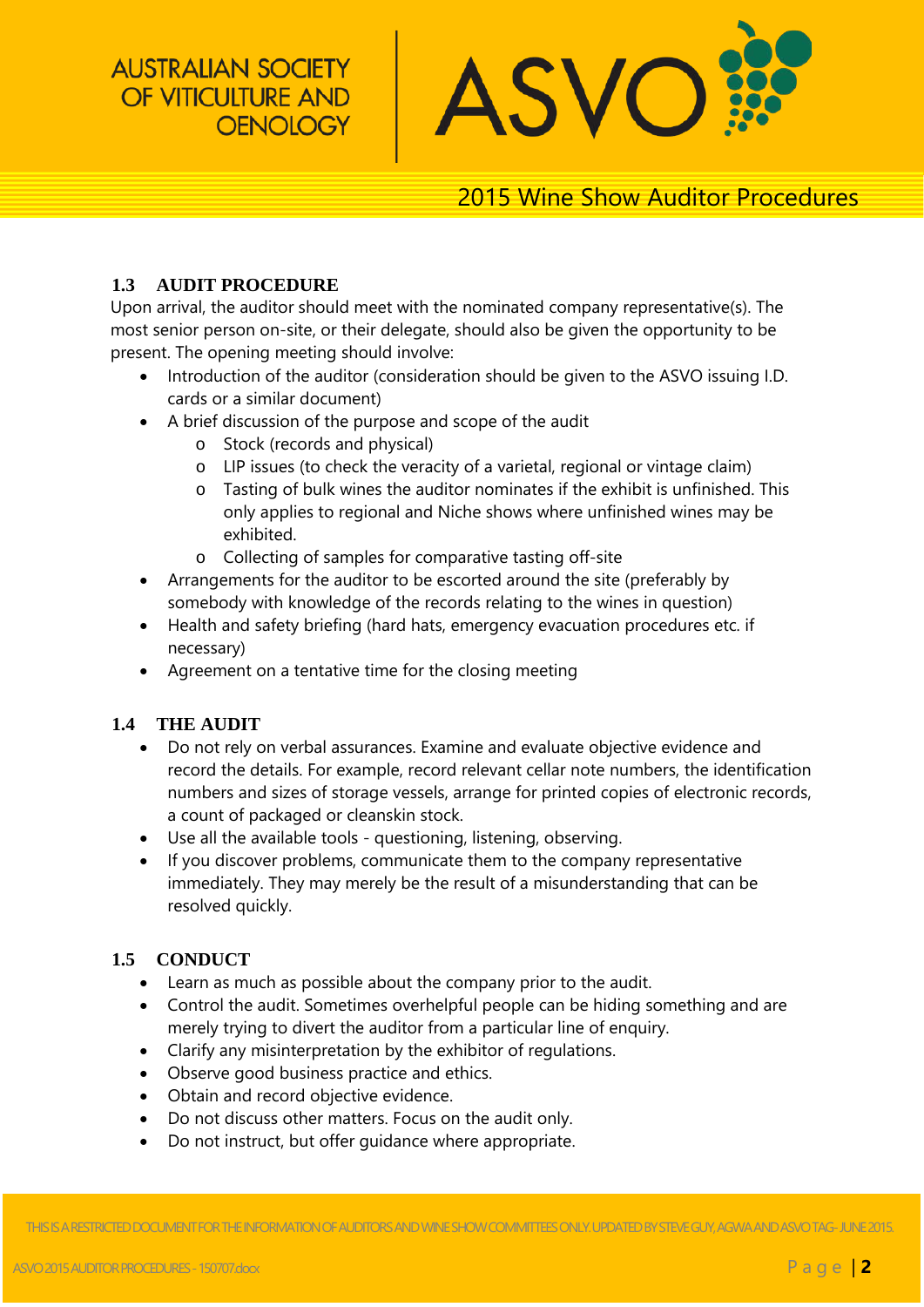**AUSTRALIAN SOCIETY** OF VITICULTURE AND **OENOLOGY** 



# 2015 Wine Show Auditor Procedures

#### **1.5.1 Remember**

- Pay attention to body language. Defensive postures should encourage you to delve more deeply into the records.
- Do not stay simply until you find something wrong. Do the job and leave as soon as politeness and practicality allow.

#### **1.6 CLOSING MEETING**

- Present an overview of results and deliver a draft copy of the audit report.
- Discuss any adverse findings.
- Outline how and when wine samples collected will be tasted.
- Identify a response date for findings.
- Request advice as to the most appropriate person to whom to direct any future communications.
- Thank the personnel for their co-operation.